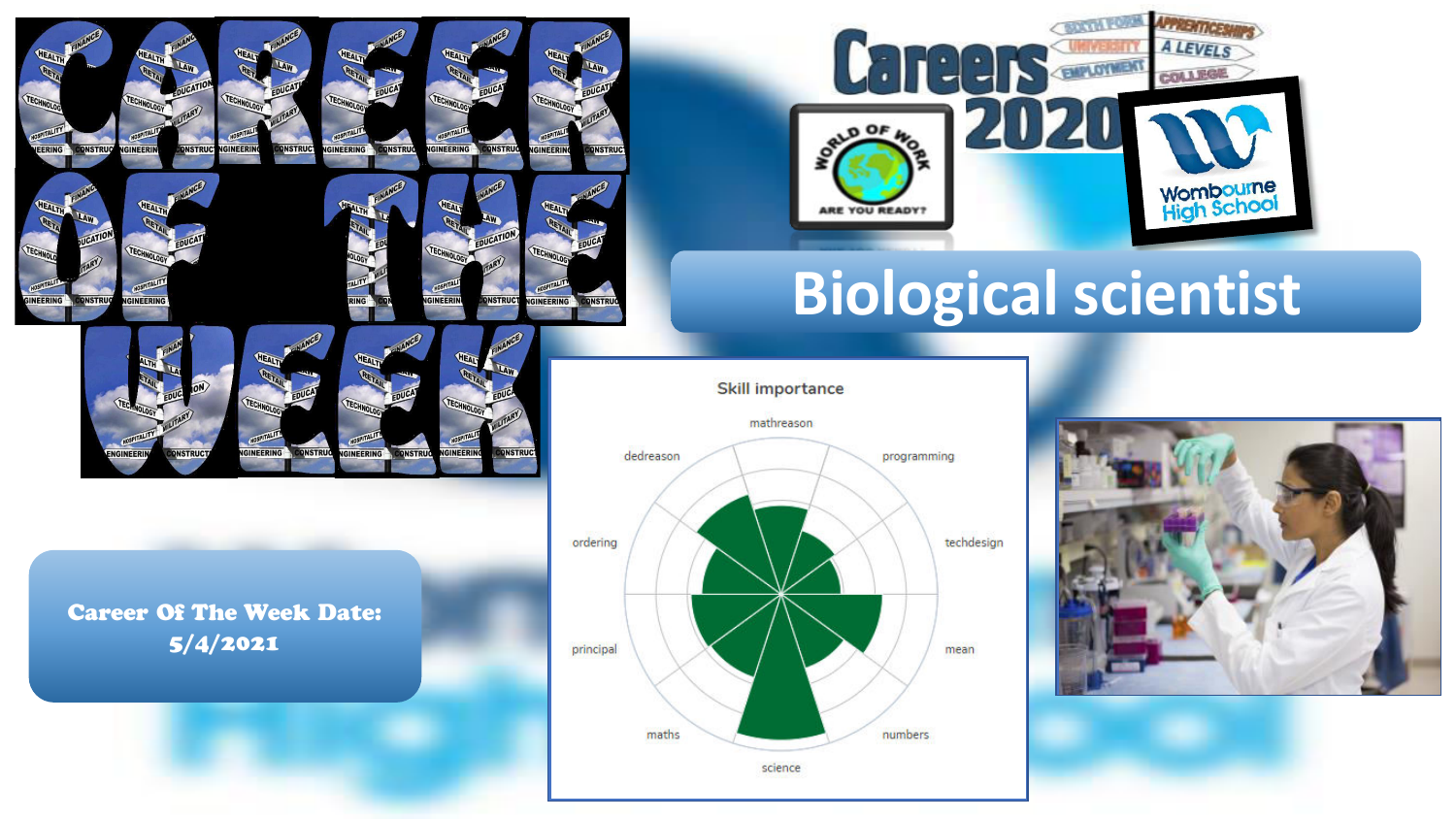

### Biological scientist



#### Description

Biological scientists and biochemists examine and investigate the morphology, structure, chemistry and physical characteristics of living organisms, including their inter-relationships, environments and diseases.

### **Qualifications**

Entrants usually possess a degree. Entry may also be possible with an appropriate BTEC/SQA award, an Advanced GNVQ/GSVQ Level III, or other academic qualifications. Further specialist training is provided on the job. Some employers may expect entrants to gain professional qualifications.

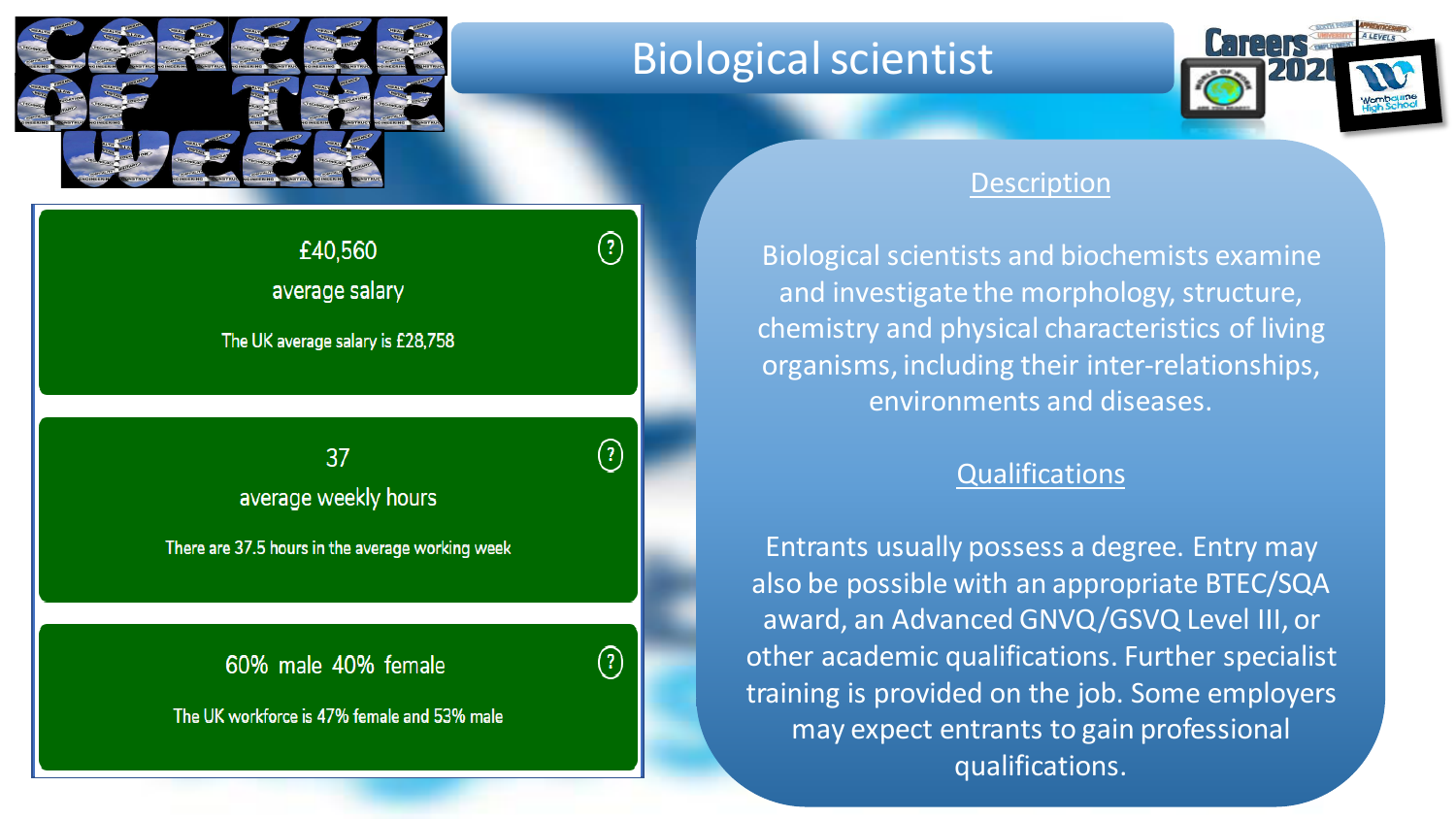

## Biological scientist





#### **Tasks**

- Studies the physical and chemical form, structure, composition and function of living organisms;
- Identifies and studies the chemical substances, including microbial infections, involved in physiological processes and the progress of disease;
- Performs tests to study physiological and pathological characteristics within cells and other organisms;
- Researches the effects of internal and external environmental factors on the life processes and other functions of living organisms;
- Observes the structure of communities of organisms in the laboratory and in their natural environment;
- Advises farmers, medical staff and others, on the nature of field crops, livestock and produce and on the treatment and prevention of disease;
- Monitors the distribution, presence and behaviour of plants, animals and aquatic life, and performs other scientific tasks related to conservation not performed by jobholders in MINOR GROUP 214: Conservation and Environment Professionals.